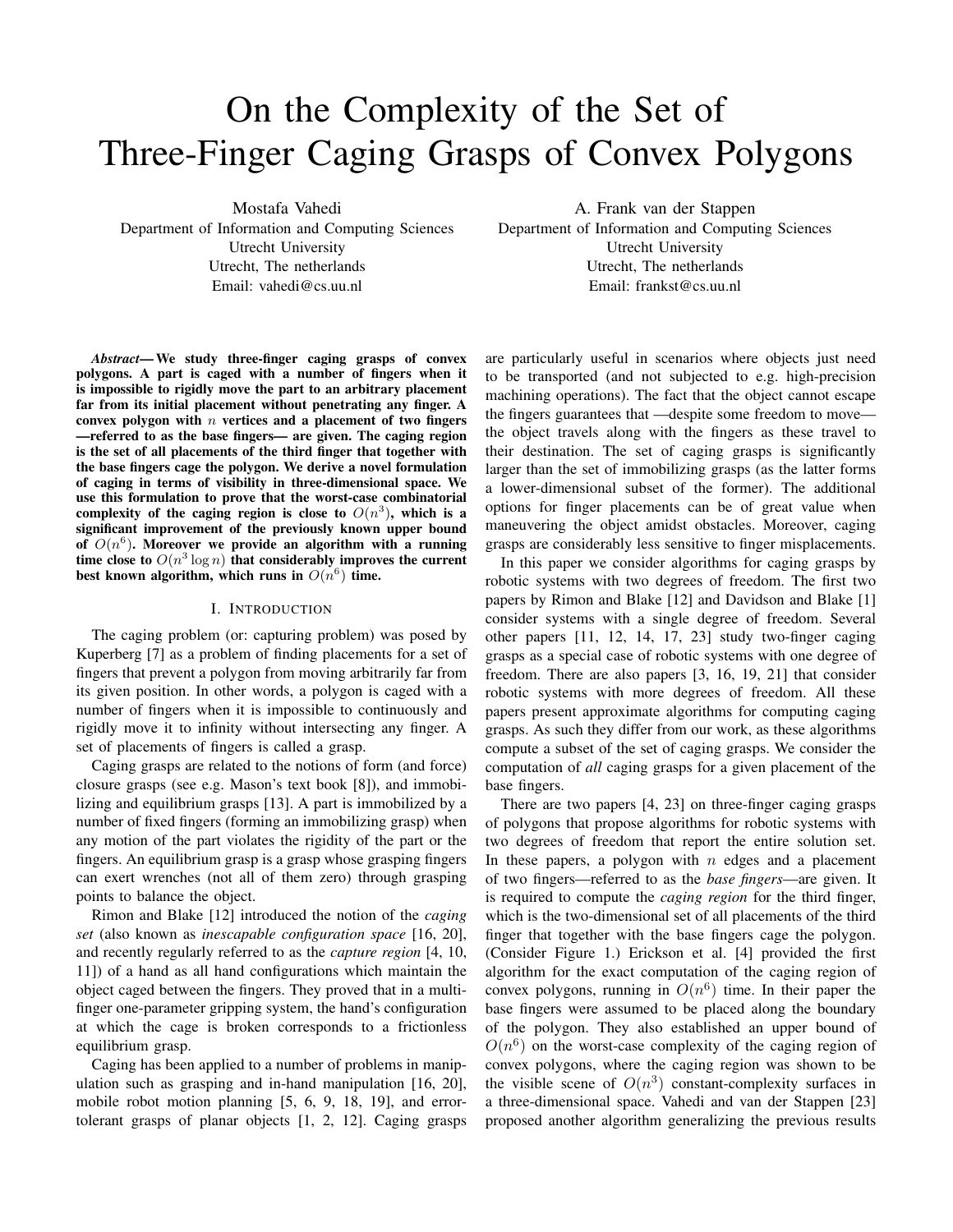to compute the caging region of arbitrary polygons for *any* given placement of the base fingers, that runs in  $O(n^6 \log^2 n)$ time. They established the same  $O(n^6)$  upper bound on the worst-case complexity of the caging region of non-convex polygons, where the caging region was shown to be a subset of the arrangement of  $O(n^3)$  constant-complexity curves defined by equilibrium grasps. (The *arrangement* of a set  $X$  of twodimensional curves is the set of maximally-connected zero-, one-, and two-dimensional subsets induced by the curves of  $X$  not intersecting any of the subsets.) However, in both cases the mentioned upper bound on the worst-case complexity of the caging region was due to the proposed algorithms, and it remained an open problem to establish a better upper bound for convex or non-convex polygons. In this paper, we tackle the problem for convex polygons. We prove that the worstcase complexity of the caging region of convex polygons is  $O(\lambda_{10}(n^3))$ , which significantly improves the already known upper bound of  $O(n^6)$ , as  $\lambda_{10}(n^3)$  is known [15] to be  $O(n^3 \log^* n)^1$  and thus very close to  $O(n^3)$ . To establish the upper bound, firstly we have narrowed down the types of surfaces introduced by Erickson et al. [4] that play a role in the caging region complexity. Secondly, we have formulated a new way to compute the caging region using those surfaces. In addition, we develop an efficient algorithm to compute the caging region in  $O(\lambda_s(n^3) \log n)$  time using a divide-andconquer technique.

In Section II we introduce some definitions and assumptions used in the paper, define a three-dimensional space called *canonical grasp space*, and explain a formulation to compute the caging region in canonical grasp space. In Section III, we use this formulation to prove an upper bound on the complexity of the caging region and present an efficient algorithm to compute it. We conclude the paper with a discussion of future work.

#### II. DEFINITIONS AND ASSUMPTIONS

A *convex polygon* is an intersection of a number of half planes; Throughout the paper  $P$  is a bounded convex polygon without parallel edges that has a fixed reference frame and  $n$ edges.

We assume that the fingers are points. The distance between the base fingers is  $d$ . We assume that vertices and edges of  $P$  are in general position, i.e. no two vertices are at distance exactly  $d$  from each other, no vertex has (shortest) distance exactly  $d$  to an edge, and the angle between the altitude lines drawn from any vertex to any pair of edges is not equal to the supplement of the angle between the corresponding pair of edges (i.e. they do not add up to  $\pi$ ).

Instead of considering rigid placements of the base fingers around the fixed polygon  $P$ , we can equivalently fix the base fingers at  $b_1 = (0, 0)$  and  $b_2 = (d, 0)$  and consider possible placements  $q \in \mathbb{R}^2 \times [0, 2\pi)$  of P (with respect to these fingers). Let  $P[q]$  denote the set of points covered by P when





Fig. 1.  $P[q]$  and  $P[\alpha]$  are rigid translates. Caging region of  $P[\alpha]$  is a superset of the caging region of  $P[q]$ .

placed at q. Let  $P[\alpha]$  be the polygon P rotated by the angle  $\alpha$ around its reference point for which both base fingers are in contact with it and the extensions of the edges touched by the base fingers intersect each other below the  $x$ -axis. We refer to  $P[\alpha]$  as the *canonical placement* of any other placement q of P with orientation  $\alpha$ . A canonical placement can be specified by a single parameter, which is orientation. In Figure 1,  $P[\alpha]$ is the canonical placement of  $P[q]$ . The polygon  $P[\alpha]$  may not be defined for all orientations  $\alpha$ , which we explain about when we define the base-diameter. In this paper, we consider canonical placements of  $P$  because the caging region of any other placement  $q = (x, y, \alpha)$  of P is a subset of the caging region of its canonical placement  $P[\alpha]$  [22]. Figure 1 shows one example, in which the caging region of  $P[q]$  is the area surrounded by bold solid curves and the caging region of  $P[\alpha]$ is the union of both the area surrounded by bold solid curves and the area surrounded by bold dashed curves. Moreover, given the caging region of  $P[\alpha]$ , the caging region of  $P[q]$ can be computed easily [22].

Consider P at a placement  $q = (x, y, \alpha)$ . Every horizontal line intersects the polygon in at most two points. The *basediameter* of the polygon is the maximum length intersection among all horizontal lines. The *base-diameter* of any  $P[q']$ with  $q' = (x', y', \alpha)$  equals that of  $P[q]$ . When the basediameter of  $P[q]$  with  $q = (x, y, \alpha)$  is less than d,  $P[\alpha]$  is not defined, as it is not possible to place a translated copy of P with orientation  $\alpha$  such that it touches both  $b_1$  and  $b_2$ . A *critical angle* is an angle  $\alpha$  for which  $d$  is equal to the base-diameter of  $P[\alpha]$ .

Every three-finger grasp in which the polygon is at  $P[\alpha]$ can be specified by  $(p, \alpha) \in \mathbb{R}^2 \times [0, 2\pi)$ , to which we refer as a canonical grasp. (The canonical grasp of a grasp is uniquely defined by the definition of canonical placement.) The parameter  $\alpha$  specifies the orientation of the polygon and  $p = (x, y)$  specifies the location of the third finger. We refer to the space  $\mathbb{R}^2 \times [0, 2\pi)$  of all such three-finger grasps as the *canonical grasp space*. Throughout the paper the y-axis is the vertical axis both in object plane and also in canonical grasp space. The canonical grasp  $(p, \alpha)$  is the canonical grasp of every other grasp of P at a placement q with orientation  $\alpha$ .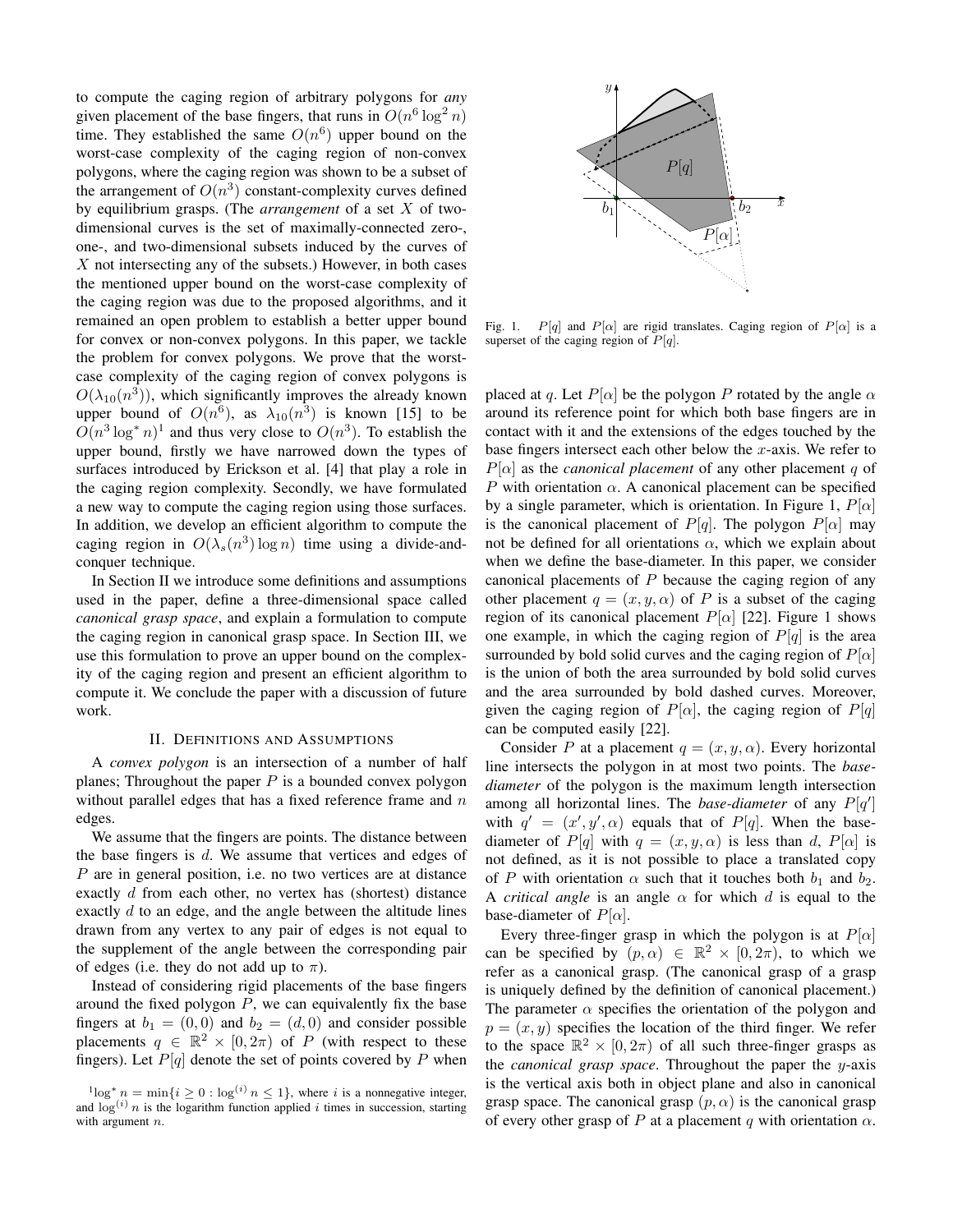

Fig. 2. The triple of edges  $(e_1, e_2, e_3)$  is non-triangular, while the triple of edges  $(e_3, e_4, e_1)$  is triangular.



Fig. 3.  $(p_2, \alpha)$  is an enclosing grasp while both  $(p_1, \alpha)$  and  $(p_3, \alpha)$  are non-enclosing grasps.

A triple of edges of P is called *triangular* if the supporting lines of the edges form a triangle that encloses  $P$ , and is called *non-triangular* otherwise. Consider Figure 2 to see examples of triangular and non-triangular triples of edges.

Consider a canonical grasp  $(p, \alpha)$ . The downward vertical ray emanating from the point  $p = (x, y)$  in the plane  $\theta = \alpha$ may intersect  $P[\alpha]$  at an edge. This edge together with the edges of  $P[\alpha]$  touched by the base fingers forms a triple of edges. The canonical grasp  $(p, \alpha)$  is an *enclosing grasp* if the vertical ray intersects  $P[\alpha]$  and if the triple of edges is triangular. Otherwise if the vertical ray does not intersect  $P[\alpha]$ , or if the triple of edges is non-triangular, then the canonical grasp is a *non-enclosing grasp*. See Figure 3 for examples of enclosing and non-enclosing grasps.

The following two lemmas explain two important facts about the canonical grasps of caging grasps.

*Lemma 2.1:* [22] The canonical grasp of every caging grasp exists and it is an enclosing grasp.

*Lemma 2.2:* [22] A caging grasp and its canonical grasp are reachable from each other by a sequence of translations.

If a canonical grasp is a non-enclosing grasp then it is a non-caging grasp by Lemma 2.1. The caging region of any placement  $q$  of  $P$  is a subset of the caging region of its canonical placement by Lemma 2.2. Moreover, if the canonical grasp of a three-finger grasp is non-caging then the grasp itself is non-caging too.

Let  $C(\alpha)$  be the set of all placements of the third finger that together with the base fingers form a caging grasp of  $P[\alpha]$ . In this paper we are interested in the combinatorial complexity of  $C(\alpha)$  and its computation in the worst case.

The boundary of  $C(\alpha)$  consists of two *x*-monotone chain

of curves of which the lower one is a subset of the boundary of  $P[\alpha]$  [22]. Let  $K(\alpha)$  be the upper part of the curves on the boundary of  $C(\alpha)$ . Clearly the complexity of  $C(\alpha)$  is proportional to the complexity of  $K(\alpha)$  plus  $O(n)$  in the worst case.

Vahedi and van der Stappen [23] have proven that the placement of the third finger on  $K(\alpha)$  corresponds to equilibrium grasps, which we mention here in form of a lemma.

*Lemma 2.3:* [23] Every placement of the third finger on  $K(\alpha)$  corresponds to a two-finger equilibrium grasp or a threefinger equilibrium grasp.

Every three-finger equilibrium grasp is a canonical grasp and, thus, corresponds to a point in canonical grasp space. Two-finger equilibrium grasps, however, are not defined inside canonical grasp space because only one of the base fingers contacts the polygon. Instead, as we explain in Subsection II-C, we can represent them with their canonical grasp.

## *A. Visibility in Canonical Grasp Space*

In this subsection we define  $P$  in canonical grasp space as a 3D object defined by sliding the polygon  $P$  on both base fingers (i.e. keeping the contact with both base fingers). The surface patches of  $P$  play an important role in the next sections in establishing a bound on the complexity of the caging region. Recall that every canonical grasp corresponds to a point in canonical grasp space. As we consider the surface patches of  $P$  as obstacles, we define visibility between two points in canonical grasp space (with the same  $x$  and  $y$  coordinates) as a sufficient condition that the corresponding canonical grasps have similar caging properties. Then we explain a number of properties of the surface patches of  $P$ .

Consider an edge  $e$  of  $P[\alpha]$ . The edge  $e$  together with the edges  $e_1$  and  $e_2$  touched by the base fingers forms a triple of edges. Consider a motion of P at orientation  $\alpha$  in which P is rotated and translated while keeping the contact with the base fingers. We refer to this motion as the sliding of  *at* orientation  $\alpha$ . Clearly it is possible to slide P at orientation  $\alpha$ in either clockwise or counterclockwise directions. As we slide P at orientation  $\alpha$  in each direction one of the base fingers will eventually reach a vertex of the polygon, and the pair of edges touched by the base fingers change. Meanwhile, the trace of the edge *e* forms a surface patch,  $s(e_1, e_2, e) \subset \mathbb{R}^2 \times [0, 2\pi)$ , in canonical grasp space, that corresponds to the triple of edges. Clearly,  $s(e_1, e_2, e)$  has a constant complexity. Let  $\overline{s}(e_1, e_2, e)$ be part of  $s(e_1, e_2, e)$  that are induced by all angles  $\alpha$  for which the polygon  $P[\alpha]$  is below the edge e along the y-axis. The surface patch  $\overline{s}(e_1, e_2, e)$  has a constant complexity as well. If the triple  $(e_1, e_2, e)$  of edges is triangular then we call  $\overline{s}(e_1, e_2, e)$  a triangular surface patch.

We define  $P$  in canonical grasp space as the set of patches  $\overline{s}(e_1, e_2, e)$  for all edges e of the polygon P and all pairs  $e_1$ and  $e_2$  of edges touched by the base fingers. In other words,  $\mathcal P$ is the set of all surface patches that are formed by considering the upper part of  $P[\alpha]$  for all angles  $\alpha$  for which d is less than the base diameter of  $P[\alpha]$ . The intersection of the plane  $\theta = \alpha$  with  $\mathcal P$  is the upper part of  $P[\alpha]$  where  $\alpha$  is an angle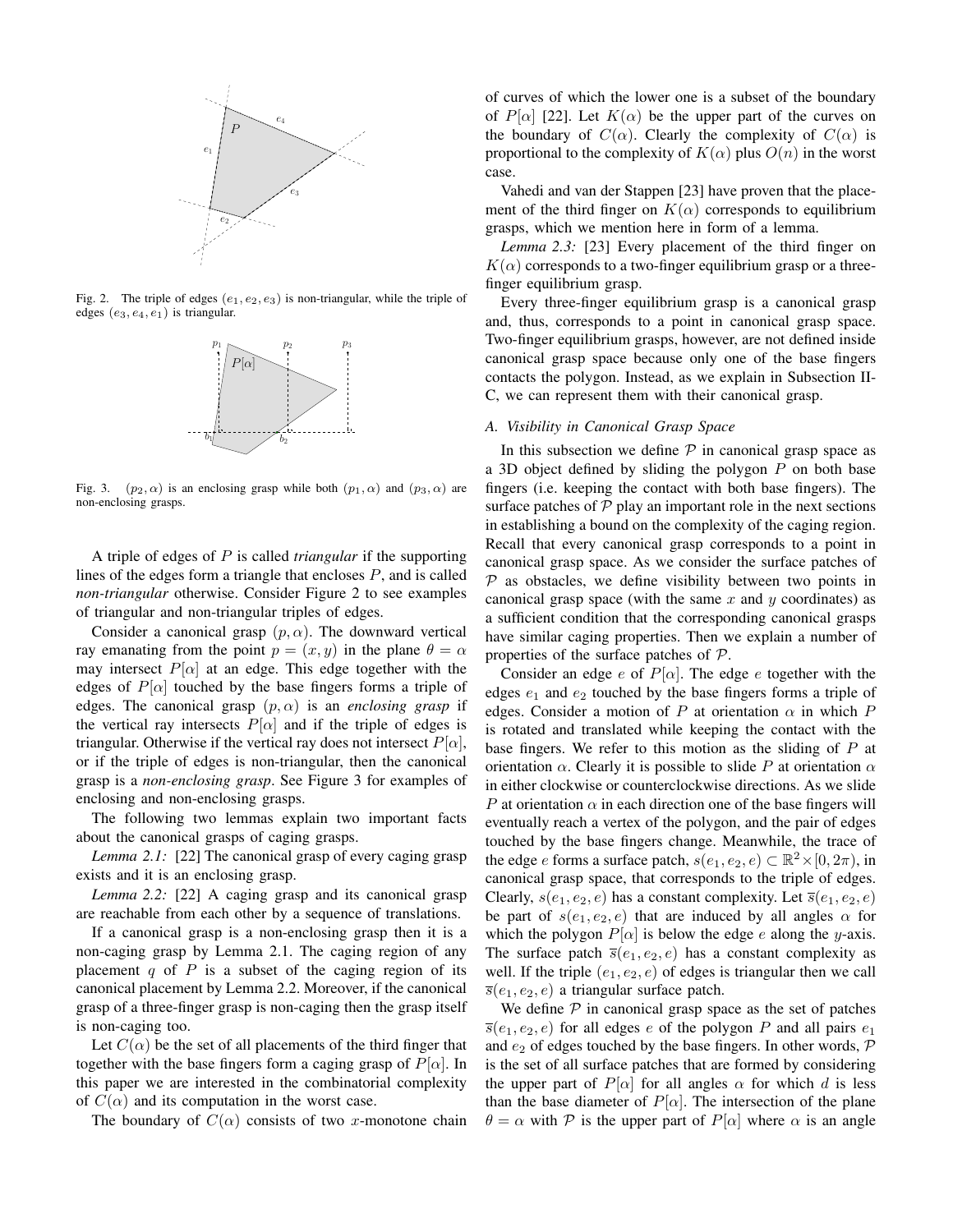

Fig. 4. The surface patches of  $P$ .

for which d is less than the base diameter of  $P[\alpha]$ . Every surface patch in  $P$  corresponds to a set of three-finger grasps whose finger placements are on a unique triple of edges of  $P$ two of which are touched by the base fingers and the other one is touched by the third finger. Figure 4 displays  $P$  for the convex polygon shown in Figure 5. In Figure 5 the surface patches of  $P$  are projected to the space  $(x, \theta)$ . The horizontal gray lines display the orientations in which the pair of edges touched by the base fingers change. The surface patches of  $P$  form a number of connected terrains that are bounded by critical angles along the  $\theta$ -axis. Since there are  $O(n^3)$  triples of edges, there are  $O(n^3)$  surface patches in  $P$ .

Consider an angle  $\alpha$  for which  $P[\alpha]$  is defined. The point  $(p, \alpha)$  in canonical grasp space corresponds to a valid canonical grasp provided that p is not inside  $P[\alpha]$ .

Consider two points  $(p, \alpha)$  and  $(p, \beta)$  in canonical grasp space that correspond to valid canonical grasps. Here we define *visibility* between two such grasps. In this paper, the visibility is defined only along the  $\theta$ -axis. In other words, we define visibility between two points in the canonical grasp space only when the line connecting the two points is parallel to the  $\theta$ -axis. There are two different line segments that connect  $(p, \alpha)$  and  $(p, \beta)$ , which correspond to positive and negative directions along the  $\theta$ -axis. We define  $(p, \beta)$  to be visible from  $(p, \alpha)$  if and only if at least one of the two line segments that connect the two points intersect no surface patches of  $P$ . According to the definition, when  $(p, \beta)$  and  $(p, \alpha)$  are visible from each other, they are reachable from each other by rotation and translation; thus, they are either both caging or both noncaging. In fact, the visibility condition is a sufficient condition for the two grasps to be both caging or both non-caging but it is not a necessary condition.

#### *B. Triangular Borders*

The set  $P$  of surface patches consists of a number of triangular and non-triangular surface patches. The set of triangular surface patches forms a number of connected components. *Triangular borders* are the outer boundary of these connected components. In other words, triangular borders are the common boundary between the triangular surface patches and nontriangular surface patches, and also the boundary between triangular surface patches and critical angles. Every canonical



Fig. 5. Triangular borders of P projected to the space  $(x, \theta)$ .

grasp that corresponds to a point on the triangular borders is a non-caging grasp.

In Figure 5 the surface patches of  $P$  are projected to the space  $(x, \theta)$ , in which the  $\theta$ -axis is the vertical axis and the  $x$ -axis is the horizontal axis. The triangular borders are displayed in bold and the loci of vertices are displayed in gray; the distance between the two dotted vertical lines equals the distance between the base fingers. As it is displayed there are two connected components enclosed by triangular borders. (Recall that the  $\theta$ -axis is circular.)

#### *C. Two-Finger Equilibrium Grasps*

In this subsection we explain about two-finger equilibrium grasps of convex polygons. Due to a general position assumption, two-finger equilibrium grasps involve the third finger and one of the base fingers.

Consider a two-finger equilibrium grasp of  $P$  at placement q with orientation  $\alpha$ . We can show that if  $P[\alpha]$  is defined, the equilibrium grasp and its canonical grasp are reachable from each other by translation, and thus they are non-caging because two-finger equilibrium grasp is non-caging. We state this fact in form of a lemma.

*Lemma 2.4:* Every two-finger equilibrium grasp and its canonical grasp are reachable from each other, and thus they are non-caging.

According to Lemma 2.4, since every two-finger equilibrium grasp is reachable from its canonical grasp, we can represent the two-finger equilibrium grasps in canonical grasp space by their canonical grasps.

Since for every edge there is at most one vertex with which it can form a two-finger equilibrium grasp, there are at most  $n$  pairs consisting of a vertex and an edge that induce a twofinger equilibrium grasp. Each pair of an edge and a vertex that forms a two-finger equilibrium grasp induces four curves in canonical grasp space based on the finger that is at the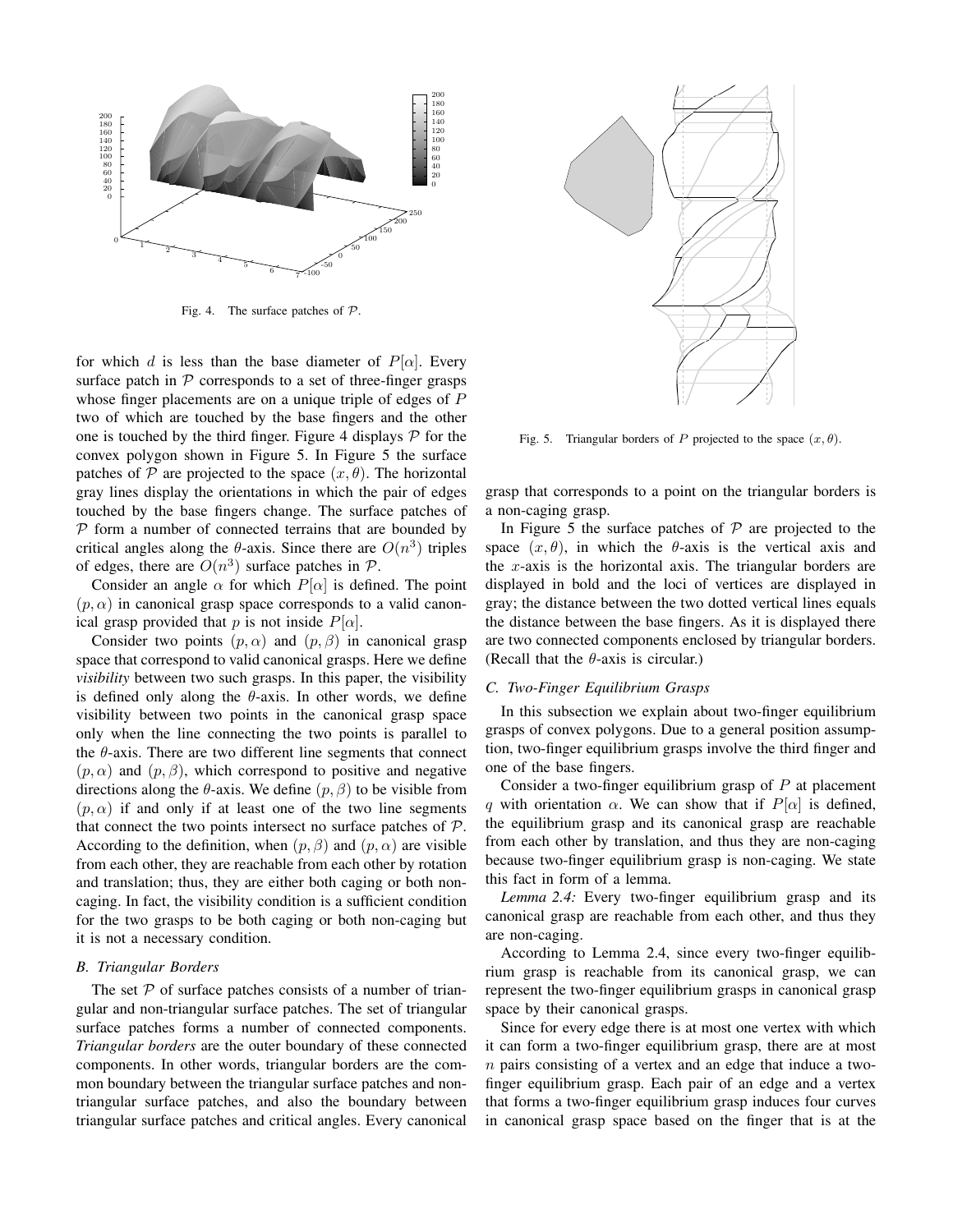vertex and the base finger that is involved. We refer to these curves as the two-finger equilibrium curves each of which has a constant complexity. Similarly there are  $O(n)$  pairs consisting of two vertices that define a two-finger equilibrium grasp. Two vertices that define a two-finger equilibrium grasp are necessarily antipodal.

The two-finger equilibrium curves in canonical grasp space can be classified into two groups, such that in each group the curves are circular centered around one of the base fingers in the projection to the space  $(x, y)$  [23]. The two-finger equilibrium curves of each group involve the same base finger either  $b_1$  or  $b_2$ .

#### *D. Escaping by Translation*

In this subsection we first present some definitions and a result by Erickson et al. [4] to identify all placements of the third finger that prevent  $P[\alpha]$  from escaping by pure translation; these placements form a two-dimensional region. Then we investigate the relationship between this region and the caging region.

Let the convex polygon  $Q[\alpha, b_1]$  be the union of the set of all translated copies of  $P[\alpha]$  touching the base finger  $b_1$ . The polygon  $Q[\alpha, b_1]$  has twice number of edges of  $P[\alpha]$ . Every edge of  $P[\alpha]$  is parallel to exactly two edges of  $Q[\alpha, b_1]$ . Similarly let  $Q[\alpha, b_2]$  be the union of the set of all translated copies of  $P[\alpha]$  touching  $b_2$ .

Let  $X[\alpha]$  be the points inside the intersection of  $Q[\alpha, b_1]$ and  $Q[\alpha, b_2]$  that are above  $P[\alpha]$ . Figure 6 shows  $Q[\alpha, b_1]$  and  $Q[\alpha, b_2]$ ; the polygon is displayed in dark-gray and  $X[\alpha]$  is displayed in light-gray.

Erickson et al. [4] have proven that the set  $X[\alpha]$  is the set of all placements of the third finger that prevents  $P[\alpha]$  from escaping by pure translation.

*Lemma 2.5:* [4] The polygon  $P[\alpha]$  can escape by pure translation if and only if the third finger placement is outside  $X[\alpha]$ .

By Lemma 2.5, each edge of  $P[\alpha]$  on the boundary of  $X[\alpha]$  forms an enclosing triple of edges together with the edges touched by the base fingers. Let  $\partial X^u[\alpha]$  be the upperboundary of  $X[\alpha]$ . The set of edges of  $\partial X^u[\alpha]$  consists of two continuous sets of edges: one set of edges belonging to the boundary of  $Q[\alpha, b_1]$  and one set of edges belonging to the boundary of  $Q[\alpha, b_2]$ .

Clearly,  $X[\alpha]$  is a superset of  $C(\alpha)$ . The following lemma proves that if a point on  $\partial X^u[\alpha]$  is on the caging boundary then either the corresponding grasp corresponds to a two-finger equilibrium grasp or the corresponding grasp is on triangular borders, from which we omit the proof.

*Lemma 2.6:* A point on  $\partial X^u[\alpha]$  that belongs to  $K(\alpha)$ either corresponds to a two-finger equilibrium grasp or it is on a triangular borders.

In Figure 6, the points on  $\partial X^u[\alpha]$  that can possibly be on  $K(\alpha)$  are marked with small gray circles.

#### *E. Caging and Non-caging in Canonical Grasp Space*

In this subsection we prove that it is possible to compute  $C(\alpha)$  for a given orientation  $\alpha$  by using the surface patches of



Fig. 6. Illustration of Lemma 2.6.

 $P$ , and two types of non-caging grasps: grasps on triangular borders and canonical grasps of two-finger equilibrium grasps.

If  $p \in C(\alpha)$ , then the grasp  $(p, \alpha)$  in canonical grasp space is only visible from other caging grasps. In other words, if  $(p, \beta)$  is a non-caging grasp and it is visible from  $(p, \alpha)$  then  $p \notin C(\alpha)$ . In this subsection, we formulate a way to identify all points in the plane  $\theta = \alpha$  that are visible from non-caging grasps. In previous sections, we have introduced two groups of non-caging grasps: grasps on triangular-borders and twofinger equilibrium grasps. In this subsection, we define vertical walls on grasps that are on triangular borders, and also on canonical grasps of two-finger equilibrium grasps (which we explain more in the next paragraphs). These walls represent a set of non-caging grasps, such that if a point on the plane  $\theta =$  $\alpha$  is visible from a point on one of these walls then that point represents a non-caging grasp. We prove the important fact that if an enclosing grasp is not visible from any of the mentioned vertical walls, then it is a caging grasp. Therefore, these walls and the surface patches of  $P$  provide enough information to compute  $C(\alpha)$ .

Consider a non-caging grasp  $((x, y'), \beta)$  in canonical grasp space. Consider another grasp  $((x, y), \beta)$  where  $y > y'$ ; thus the point  $((x, y), \beta)$  is vertically above  $((x, y'), \beta)$  in canonical grasp space, and  $((x, y), \beta)$  is a non-caging grasp as well. Consider another enclosing grasp  $((x, y), \alpha)$  in canonical grasp space. If  $((x, y), \alpha)$  is visible from  $((x, y), \beta)$ , then since  $((x, y), \beta)$  is non-caging,  $((x, y), \alpha)$  is non-caging as well.

The set of all grasps  $((x, y), \beta)$  in canonical grasp space in which  $y > y'$  and  $((x, y'), \beta)$  is on triangular borders, defines a number of vertical walls, to which we refer as the *triangularborder walls*. No point in  $C(\alpha)$  in the plane  $\theta = \alpha$  can be visible from a point on a triangular-border wall. Therefore, the set of points in the plane  $\theta = \alpha$  that are visible from no point on the triangular-border walls is a superset of  $C(\alpha)$ .

Recall that the canonical grasps of the two-finger equilibrium grasps form a number of curves in canonical grasp space. We define the upward vertical walls on all points on these curves, to which we refer as the *two-finger equilibrium walls*. Similar to the triangular-border walls, if  $(p, \alpha)$  is visible from a point on a two-finger equilibrium wall then  $(p, \alpha)$  is noncaging. The two-finger equilibrium walls intersect no surface patches of  $P$  by Lemma 2.4.

We define the *non-caging walls* as the union of the set of triangular-border walls and two-finger equilibrium walls. Let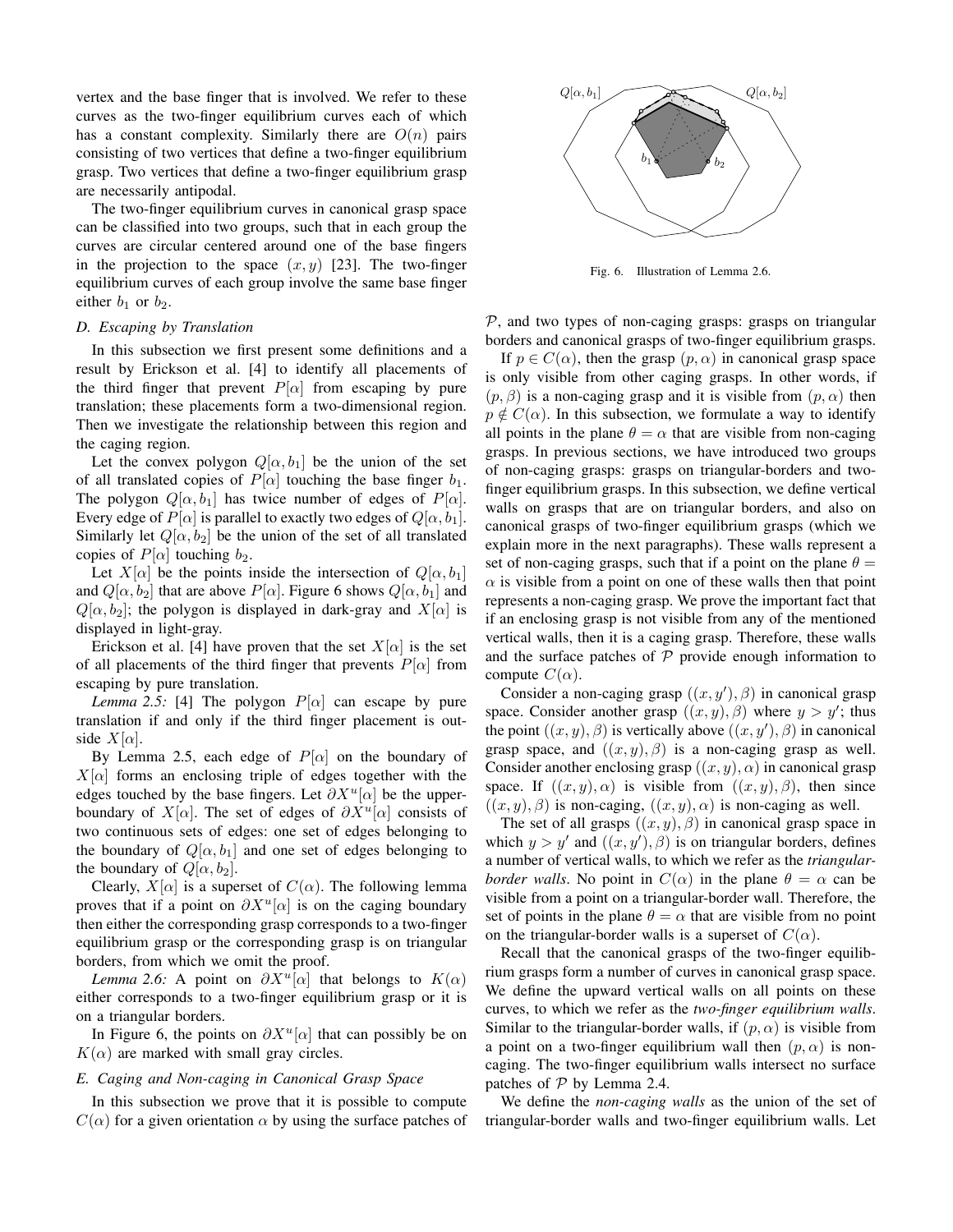$V(\alpha)$  be the set of points in the plane  $\theta = \alpha$  that are visible from no point on the non-caging walls. We already know that  $C(\alpha)$  is a subset of  $V(\alpha)$ . We prove that  $C(\alpha)$  is equal to  $V(\alpha)$ .

First we provide a lemma which we use to prove the main result of this subsection. The following lemma states that the local minima of  $y$ -coordinates in the interior of the intersection of a triangular surface patch of  $P$  with a plane  $x = x$  are immobilizing grasps, from which we omit the proof. In its proof we have used a number of results proven by Vahedi and van der Stappen [22]. (Every immobilizing grasp is a caging grasp.)

*Lemma 2.7:* The local minima of  $y$ -coordinates in the interior of the intersection of a triangular surface patch of  $P$  with a plane  $x = x$  are immobilizing grasps.

The following lemma states that  $C(\alpha)$  is equal to  $V(\alpha)$ . This result will be the foundation of our approach to establish the complexity bound. To prove the claim, we prove the equivalent lemma that every non-caging enclosing grasp  $((x, y), \alpha)$ is visible from a non-caging wall. Note that if  $((x, y), \alpha)$  is visible from a non-caging wall then  $((x, y'), \alpha)$  with  $y' > y$ is also visible from that wall. Therefore, it suffices to prove the claim for the points on  $K(\alpha)$ .

*Lemma 2.8:* For every point  $(x, y)$  on  $K(\alpha)$ , the point  $((x, y), \alpha)$  is visible from a point on a non-caging wall.

*Proof:* If the point  $((x, y), \alpha)$  corresponds to a twofinger equilibrium grasp then  $((x, y), \alpha)$  is visible from a two-finger equilibrium wall by Lemma 2.4, and the claim follows. Assume that  $((x, y), \alpha)$  does not correspond to a twofinger equilibrium grasp. As a result, the point  $((x, y), \alpha)$  must correspond to a three-finger equilibrium grasp by Lemma 2.3. The number of three-finger equilibrium grasps in which the  $x$ -coordinate of the third finger is fixed and also the distance between the base fingers is  $d$ , is limited. Therefore, assume that  $((x, y), \alpha)$  is a point in canonical grasp space that corresponds to a three-finger equilibrium grasp,  $(x, y) \in K(\alpha)$ , it is not visible from a two-finger equilibrium wall or a triangularborder wall, and has a  $y$ -coordinate that is minimal among all such three-finger equilibrium grasps.

Since  $((x, y), \alpha)$  is non-caging, the canonical placement of P at orientation  $\alpha$  can escape by first sliding along the base fingers and then by translating, according to Erickson et al. [4]. Let  $((x, y), \beta)$  be the closest reachable canonical grasp at which it is possible for the canonical placement of  $P$  at orientation  $\beta$  to escape by translation. The set of walls visible from  $((x, y), \beta)$  is the same as the walls visible from  $((x, y), \alpha)$ . Since the polygon can escape by translation through the grasp  $((x, y), \beta), (x, y)$  is neither a point inside  $C(\beta)$  nor a point inside  $X[\beta]$ . If  $(x, y)$  is on  $K(\beta)$ , then it corresponds to a two-finger equilibrium grasp or it is on a triangular border by Lemma 2.6. Therefore, assume that  $(x, y)$  is outside  $C(\beta)$ . Let  $Q$  be the set of all points in canonical grasp space whose corresponding canonical grasps are reachable from  $((x, y), \beta)$ by sliding the polygon on the base fingers while allowing the third finger to monotonically be squeezed. Every non-caging wall visible from a point in  $Q$  is also visible from the points

 $((x, y), \beta)$  and  $((x, y), \alpha)$ . The set Q contains a number of local minima along the  $\theta$ -axis with respect to the *y*-coordinate. Since  $((x, y), \beta)$  is not visible from a triangular-border wall the local minima of  $Q$  are immobilizing grasps by Lemma 2.7. Let  $((x, y_m), \alpha_m)$  be one of those immobilizing grasps and consider  $(x, y') \in K(\alpha_m)$ . We have  $((x, y'), \alpha_m) \in Q$  and thus all non-caging walls that are visible from  $((x, y'), \alpha_m)$  are also visible from  $((x, y), \alpha)$ . If  $((x, y'), \alpha_m)$  corresponds to a two-finger equilibrium grasp the claim follows. Otherwise, the grasp  $((x, y'), \alpha_m)$  corresponds to a three-finger equilibrium grasp by Lemma 2.3 for which  $y' < y$ . The existence of the grasp  $((x, y'), \alpha_m)$  contradicts the assumption.

*Corollary 2.9:*  $K(\alpha)$  is the lower boundary of the noncaging walls projected to the plane  $\theta = \alpha$  not obstructed by the surface patches of  $P$ .

## III. COMPLEXITY AND COMPUTATION OF THE CAGING REGION

In this section we prove that the complexity of the caging region is close to  $O(n^3)$  in the worst case. We also propose an algorithm that efficiently computes the boundary of the caging region in a time that is close to  $O(n^3 \log(n))$  in the worst case. The main fact we prove is that the complexity of the visible part of a surface patch of  $P$  not hindered by the non-caging walls is constant. This fact gives us both a way to establish an upper bound on the complexity of the caging region and obtain a solution to compute the caging region efficiently.

According to Corollary 2.9,  $K(\alpha)$  is the lower boundary of the non-caging walls not obstructed by the patches of  $\mathcal P$ projected onto the plane  $\theta = \alpha$ . Here, however, we formulate a slightly different way to compute  $K(\alpha)$ . We consider the clockwise and counterclockwise viewing direction separately. We consider only the surface patches and non-caging walls within the same connected component of triangular surface patches of  $P$  intersected by the plane  $\theta = \alpha$ . For each direction, we project the visible part of each surface patch to the plane  $\theta = \alpha$  by considering only the non-caging walls as obstacles, and compute the upper boundary of the projections. Without considering the surface patches of  $P$ , we separately project the non-caging walls to the plane  $\theta =$  $\alpha$  and compute the lower boundary of the projections. Let  $V^+(\alpha)$  be the maximum of the two resulting boundaries in the clockwise viewing direction. Define  $V^-(\alpha)$  similarly for the counterclockwise direction. We have the following lemma, from which we omit the proof.

*Lemma 3.1:*  $K(\alpha)$  is the minimum of  $V^+(\alpha)$  and  $V^-(\alpha)$ .

As we consider the non-caging walls as obstacles, we prove in Lemmas 3.5 and 3.6 that the complexity of the visible part of each surface patch is constant. Before that, we mention three results that can be easily verified.

*Lemma 3.2:* The two-finger equilibrium walls involving the same base finger do not intersect each other.

*Observation 3.3:* The triangular-border walls do not intersect each other.

*Lemma 3.4:* The non-caging walls do not intersect the surface patches of  $P$ .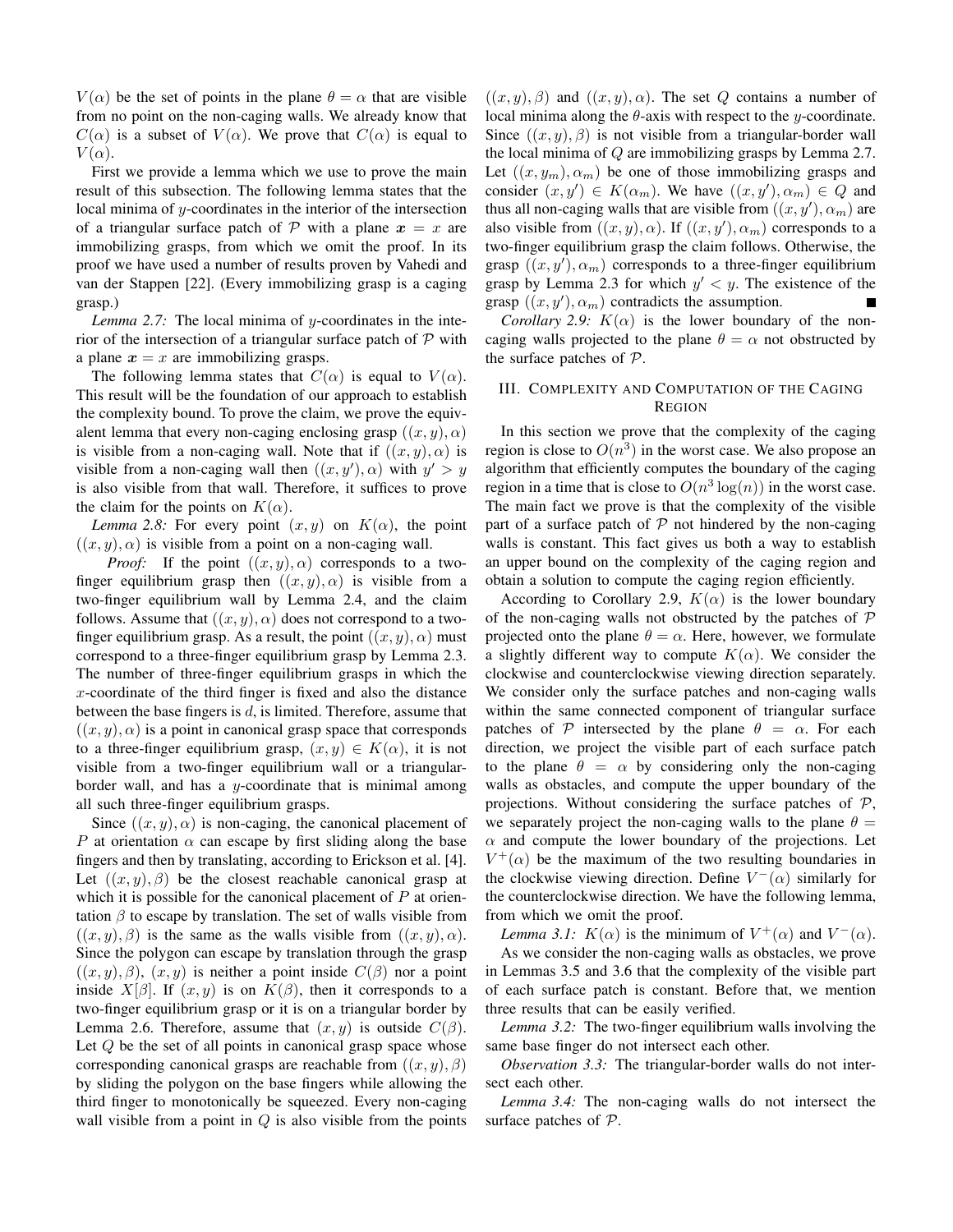First we prove that the visible part of a surface patch not obstructed by triangular-border walls has constant complexity. In Lemma 3.6 we consider the two-finger equilibrium walls as well.

*Lemma 3.5:* The visible part of a surface patch of  $P$  not obstructed by triangular-border walls has constant complexity.

*Proof:* Since the triangular-border walls are built on the surface patches of  $P$  we can regard them as unbounded in both upward and downward directions. To see, consider a point which is visible behind and below a triangular-border wall. Then that point is hindered by the surface patch upon which the triangular-border wall is built.

We divide the triangular-border walls into two groups being on the left or on the right with respect to the  $x$ -axis. The walls in each group have a complete order along  $\theta$ -axis according to their distance from the plane  $\theta = \alpha$ . Consider the left group. (The right group can be treated similarly.) Since we cannot see the side that does not face the plane  $\theta = \alpha$  we consider each local maximum with respect to the  $x$ -coordinate as a wall perpendicular to the  $\theta$ -axis and ignore the walls in between two consecutive local maxima. We consider the set of local maxima of the triangular borders along  $x$ -axis and then we consider the sub-sequence of local maxima in increasing order. The reason is that a local maximum is completely invisible behind another local maximum with a larger  $x$ -coordinate.

Since the complexity of a surface patch is constant it has a constant number of local minima with respect to the  $x$ -axis. Consider a local minimum that is hindered by a triangularborder wall (from the increasing sub-list). The hindering wall is the wall that is the closest to the local minimum with respect to  $\theta$ -axis and is between the plane  $\theta = \alpha$  and the local minimum. Then every other point of the surface patch that its  $x$ -coordinate is larger than the local maximum of the triangular-border wall and it is connected by a  $x$ -monotone curve (on the surface patch) to the hindered point (i.e. the local minimum point), is not hindered by any other triangular-border wall of the same group. Every other point of the surface patch that its  $x$ -coordinate is smaller than the local maximum of the triangular-border wall and it is connected by a  $x$ -monotone curve to the hindered point (i.e. the local minimum point), is hindered. Every point on the surface patch is connected to at least one local minimum with a  $x$ -monotone curve.

The following lemma is the main lemma we use to provide an upper bound on the complexity of caging region.

*Lemma 3.6:* The visible part of a surface patch of  $P$  not obstructed by non-caging walls has constant complexity.

*Proof:* Consider one side of the plane  $\theta = \alpha$  and an arbitrary surface patch of  $P$ . Consider the visible part of the surface patch not obstructed by the triangular-border walls. By Lemma 3.5 the complexity of this visible part is constant. Therefore, we compute the visible part of the surface patch not obstrcuted by the triangular-border walls and then remove (or ignore) the triangular-border walls. Consider the two-finger equilibrium walls that involve the base finger  $b_1$ . (We can show that there is no need to consider part of the surface patch on the right or left side of a two-finger equilibrium wall, but we do not explain it here.)

There is a complete order between the two-finger equilibrium walls along  $\theta$ -axis according to their distance from the plane  $\theta = \alpha$ . We traverse the two-finger equilibrium walls according to that order and we compute a sub-sequence with decreasing radii. The reason is that, a two-finger equilibrium wall with a larger radius is completely invisible behind a twofinger equilibrium wall with a smaller radius by Lemma 3.2.

Consider the local maxima of the surface patch with respect to the distance to the line  $(0, 0, \theta)$ . Since the complexity of a surface patch is constant the number of such local maxima is constant. If a local maximum is visible then all points that are monotonically connected to the local maximum and have have less distance with respect to the local maximum are visible too. If a local maximum is not visible, then it is hindered by a number of two-finger equilibrium walls from which consider the wall (from the decreasing sub-list) that is the furthest away from the plane  $\theta = \alpha$ . All points of the surface patch that are monotonically connected to the local maximum (by a path on the surface patch) and have distance less than the radius of this wall are not hindered by any other two-finger equilibrium wall of this group. All points of the surface patch that are monotonically connected (by a path on the surface patch) to the local maximum and have distance larger than the radius of this wall, are hindered.

We can similarly argue about the other group of two-finger equilibrium walls that involve the base finger  $b_2$ .

In the following lemma and theorem we provide an upper bound on the worst-case complexity of  $K(\alpha)$ .

*Lemma 3.7:* The complexity of  $K(\alpha)$  is at most the sum of complexities of  $V^+(\alpha)$  and  $V^-(\alpha)$ .

*Proof:* The set  $K(\alpha)$  is the minimum of  $V^+(\alpha)$  and  $V^-(\alpha)$  by Lemma 3.1. Let the complexity of  $V^+(\alpha)$  be of order  $O(f(n))$ . Consider the sequence of the breaking points of both  $V^+(\alpha)$  and  $V^-(\alpha)$  in increasing order with respect to their  $x$ -coordinates. Between every two consecutive breaking point, exactly one sub-curve of  $V^+(\alpha)$  and exactly one subcurve of  $V^-(\alpha)$  lie within the interval. These two sub-curves intersect each other a constant number of times. Since, the total number of breaking points of both  $V^+(\alpha)$  and  $V^-(\alpha)$ is of order  $O(f(n))$ , the total number of breaking points of  $K(\alpha)$  is also of order  $O(f(n))$ .

A Davenport-Schinzel sequence,  $DS(m, s)$ -sequence, is a sequence of  *symbols in which no two symbols alternate* more than  $s$  times. The lower boundary of  $m$  two-dimensional  $x$ -monotone curve segments in which no two curve segments intersect each other more than  $s - 2$  times is a  $DS(m, s)$ sequence. The maximum length of a  $DS(m, s)$ -sequence is  $\lambda_s(m)$  [15].

*Theorem 3.8:* The complexities of both  $V^+(\alpha)$  and  $V^-(\alpha)$ are of order  $O(\lambda_{10}(n^3))$ .

*Proof:* The degree of the silhouette curves of the visible part of each surface patch is at most four [4]. Therefore each two curves intersect each other at most eight times. The complexity of the upper-boundary of the visible part of each surface patch projected to the plane  $\theta = \alpha$  is  $O(\lambda_{10}(n^3))$  by